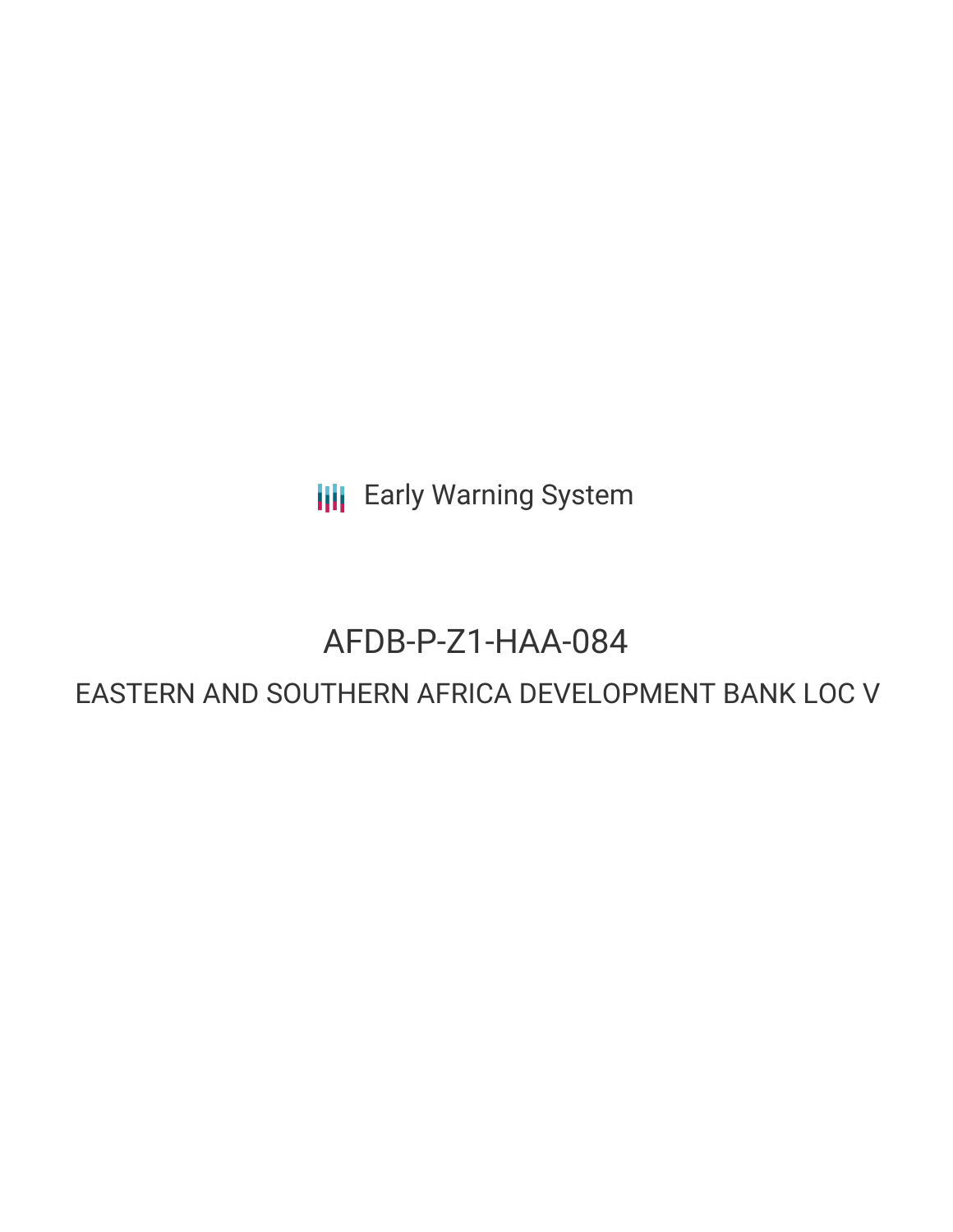

## **Quick Facts**

| <b>Financial Institutions</b> | African Development Bank (AFDB) |
|-------------------------------|---------------------------------|
| Status                        | Approved                        |
| <b>Bank Risk Rating</b>       |                                 |
| <b>Voting Date</b>            | 2017-10-11                      |
| <b>Borrower</b>               | Trade & Development Bank        |
| <b>Sectors</b>                | Finance                         |
|                               |                                 |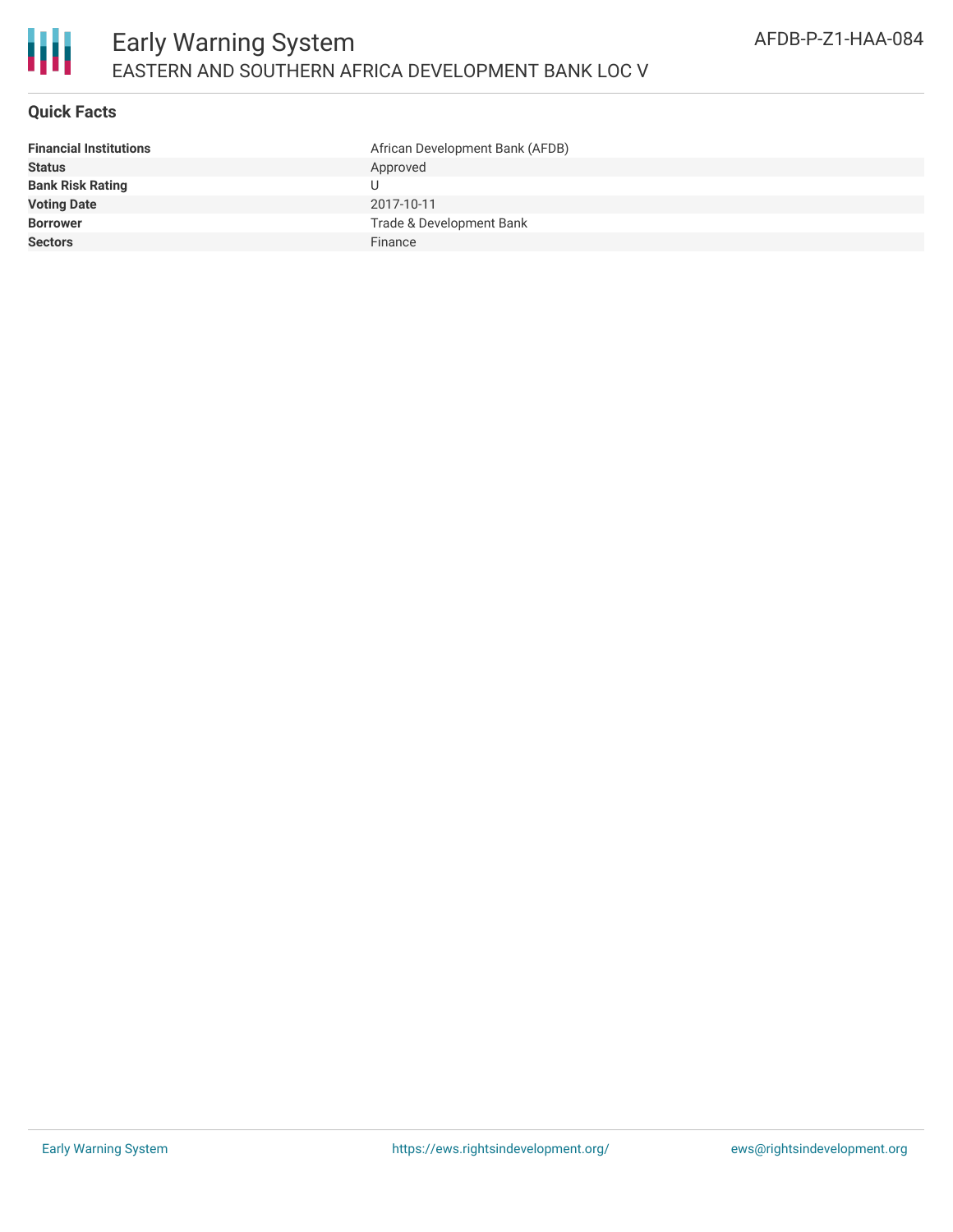

# **Project Description**

Project description not provided at the time of disclosure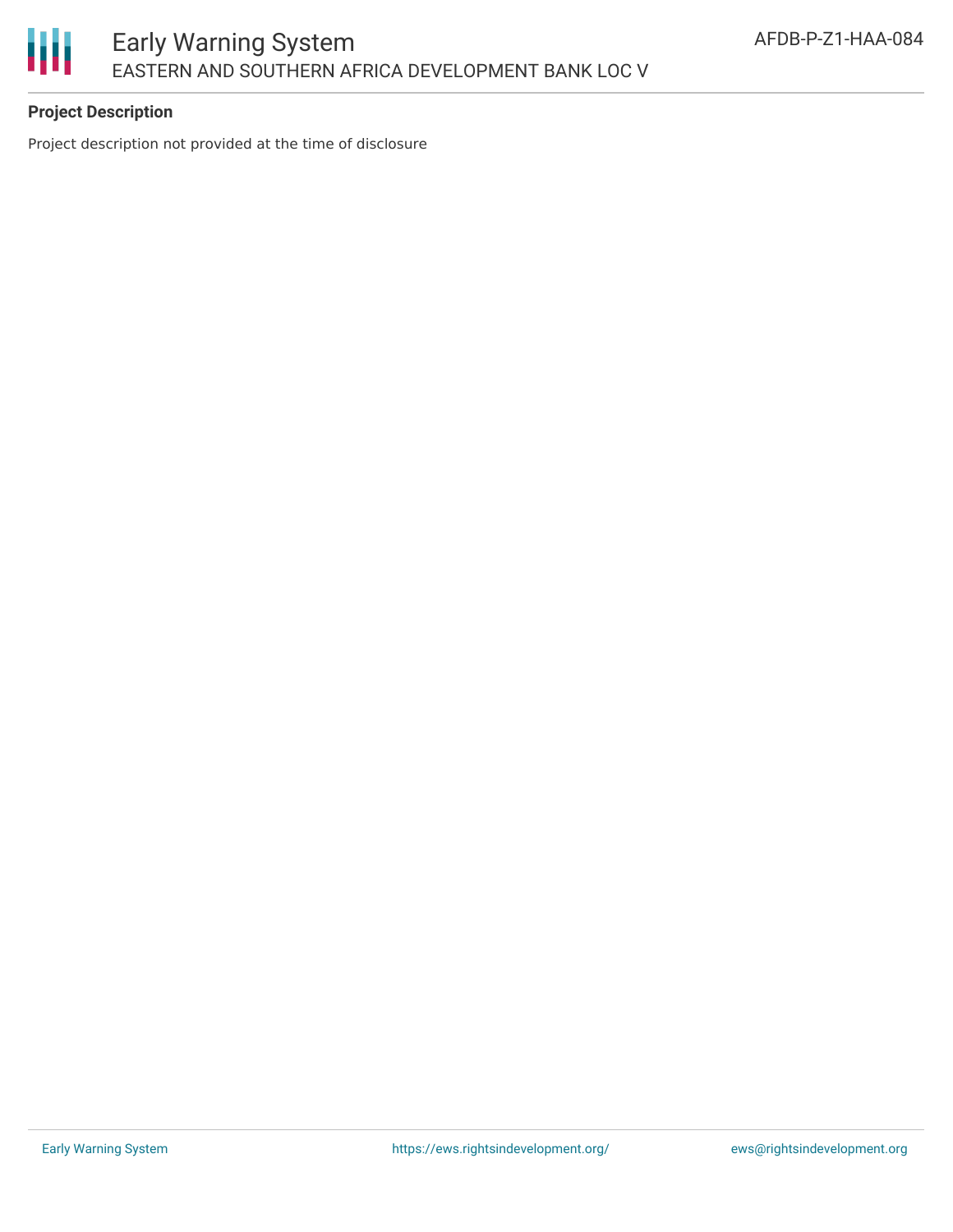#### **Investment Description**

African Development Bank (AFDB)

**Currency**: UAC

**Source(s) of financing AfDB**: 129382843.8 **Cofinanced**: 19407426.58

## **Financial Intermediary**

Financial Intermediary: A commercial bank or financial institution that receives funds from a development bank. A financial intermediary then lends these funds to their clients (private actors) in the form of loans, bonds, guarantees and equity shares. Financial intermediaries include insurance, pension and equity funds. The direct financial relationship is between the development bank and the financial intermediary.

Eastern and Southern African Trade and [Development](file:///actor/1541/) Bank (Financial Intermediary)